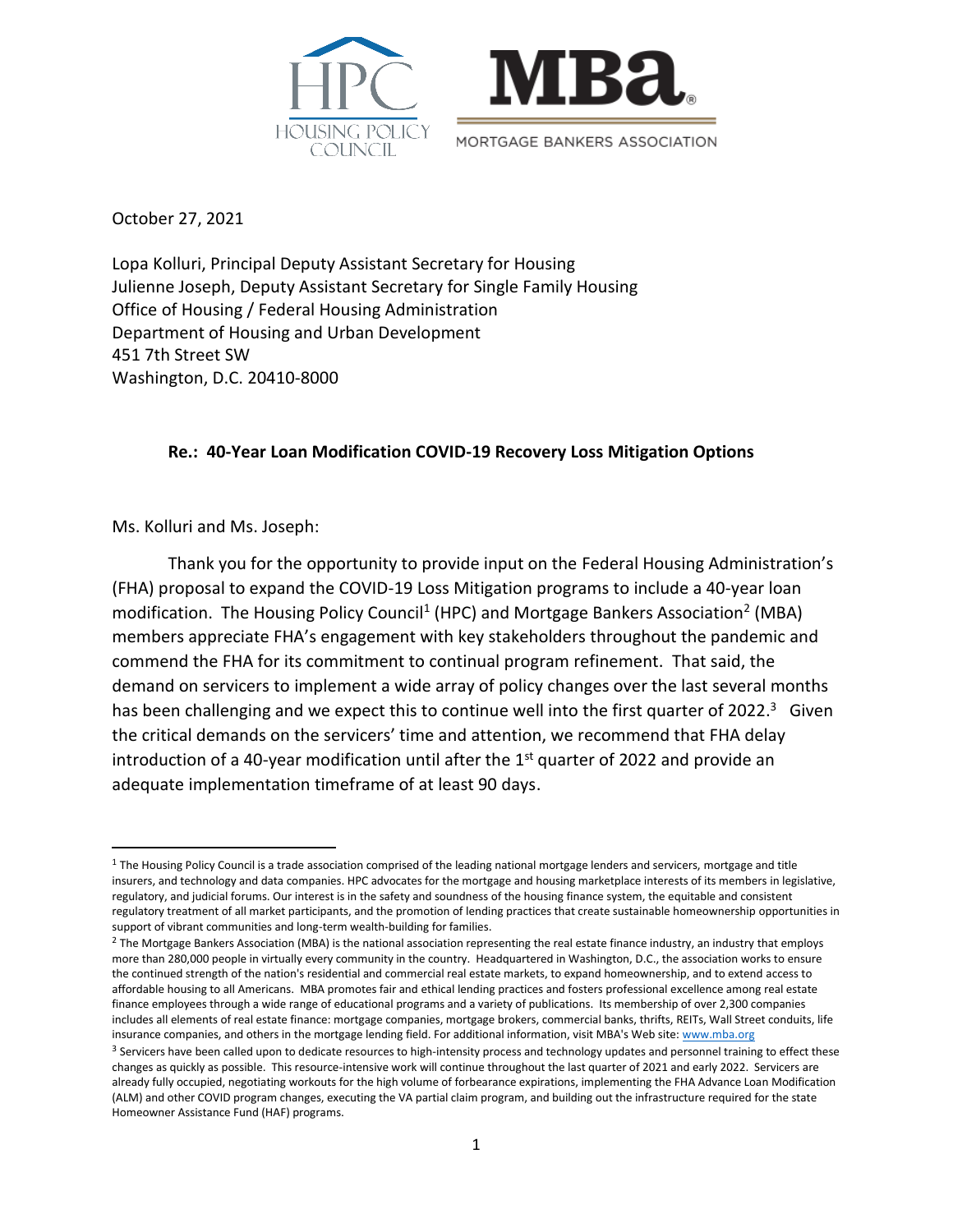As you know, our members have been generally supportive of FHA's idea to implement a 40-year modification for some borrowers, due to the additional relief it could offer households with exceptional financial difficulties. Of note, this type of program could be part of FHA's permanent suite of loss mitigation options, available for those borrowers who redefault after a previous modification, due to new occurrences of economic hardship. In fact, we would like to suggest that FHA take the time necessary to carefully construct a permanent 40-year modification program, with a comprehensive and disciplined assessment of the full array of financial implications for borrowers, industry, FHA, and Ginnie Mae.

We make this suggestion because many of the program features included in the FHA proposal will have a negative impact on borrowers. The use of a 40-year term extension, rather than a shorter-term modification combined with a non-interest-bearing second lien, to achieve monthly payment reduction, will cost the borrower more over the life of the loan and delay the accumulation of equity in the property. This latter drawback is of particular concern to HPC and MBA members, given that wealth-building is generally considered to be the greatest benefit of homeownership. In this letter, we suggest changes to minimize these adverse effects.

Of equal concern, for a 40-year modification program to be successful, the market for these loans must be transparent and liquid. Given that no market for 40-year modifications exists today, the proposal should address this deficiency prior to launch. It is critical to eliminate uncertainty and capital market risk related to introducing a new financial instrument before the program is implemented. We offer suggestions to overcome these obstacles as well.

Our comments address the following issues:

- *Partial Claim Requirement*: We do not believe that the statutory authority to offer a modification with a term of up to 40-years stipulates that a modification must be offered in conjunction with a partial claim. Rather, the authority to offer a modification is separate from the partial claim authority and a partial claim *may* be combined with a modification but is not obligatory.
- *Pre-Existing Partial Claim*: If FHA determines that it is in the agency's interest to mandate the combination of a 40-year modification with a partial claim, FHA should consider permitting a pre-existing partial claim to satisfy the requirement.
- *Incremental Adjustment from 30-Year to 40-Year Modification Term:* Under the proposal, the servicer would determine whether a 25 percent reduction in the borrower's principal and interest payment could be achieved with a 30-year modification, with arrearages covered by a partial claim/second lien. If not, the servicer would recalculate using a 40-year term. We recommend that FHA allow the mortgage term to be extended incrementally to achieve the targeted payment reduction, rather than requiring the full 40-year term.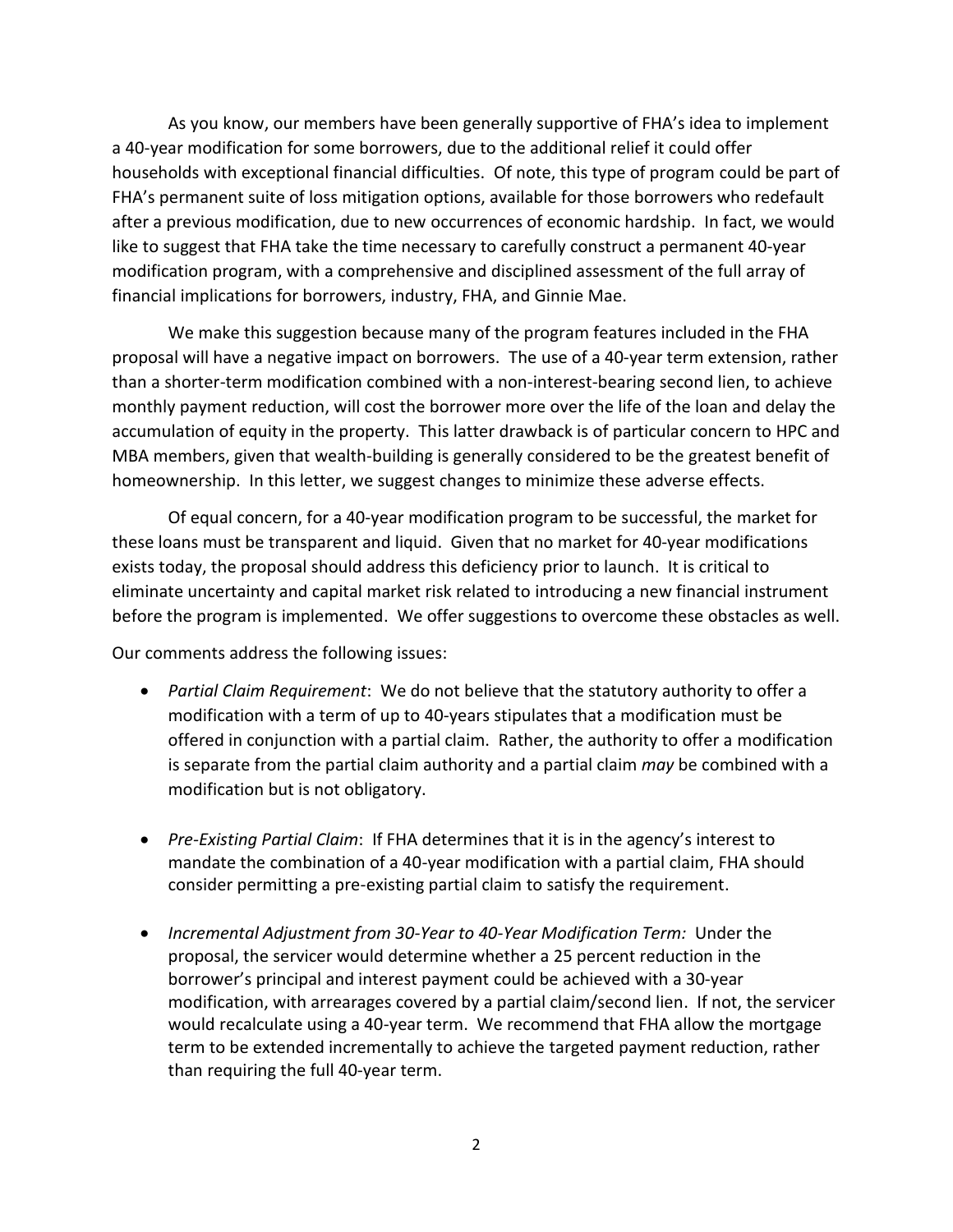- *Preferable Treatment of 40-Year Mod / 30-Year Mod Limitations*: The proposed restriction on the use of the partial claim/second lien to cover only arrearages and not additional principal, to achieve the 25 percent payment reduction with the 30-year modification will drive more borrowers into the 40-year modification. This will be more costly for the homeowner and will delay the accumulation of equity.
- *Ginnie Mae Pooling*: Ginnie Mae recently announced plans to create a new pool type to support the securitization of modified mortgages with terms up to 40 years.<sup>4</sup> We understand that these pools will be custom/non-TBA eligible, single issuer pools with a minimum pool size of \$25,000. The pools will be exclusive to modified mortgages with terms between 361 months and 480-months to accommodate FHA, VA, and USDA mortgages that may have terms between 360 and 480 months. We have concerns that, without additional action by FHA and Ginnie Mae, the new pools will be subject to substantial variance in pricing across issuers and face liquidity constraints that could be harmful to the FHA program and the government-backed servicing segment. To avoid inadvertent harm, we urge FHA to provide servicers additional flexibilities in setting the interest rates for the 40-year modifications.
- *Modification Interest Rate:* The rate spreads for the 40-year modification must be informed by the demands of the secondary market, and we believe that the rate spreads proposed may not be representative of yield requirements for the new, unveiled and untested, Ginnie Mae pools. For this reason, we would prefer that FHA obtain market feedback on the appropriate pricing for 40-year Ginnie Mae pools before setting a maximum interest rate. If FHA determines that a maximum rate must be set now, we recommend basing the rate on PMMS and permitting spreads of up to 50 basis points (bps) to align with existing operational workflows as well as with Veterans Administration (VA) and U.S. Department of Agriculture's Rural Development (USDA/RD) modification programs.

# **Recommendations:**

## *Eliminate FHA Requirement for the Contemporaneous Partial Claim*

The sections of the National Housing Act that provide for FHA's loss mitigation authorities [12 U.S.C. 1710 and 1715(u)] acknowledge that FHA may establish programs that serve as an alternative to foreclosure and permit FHA to design program features and parameters that satisfy the policy objective. Section 1710 does not stipulate the term permitted for loan modifications and Section 1715(u) allows for a maximum modification term of 40-years but does not explicitly state that a loan modification with a 40-year term must be simultaneously accompanied by a partial claim. In fact, this section of the National Housing Act seems to state only that a partial claim may be offered in conjunction with a loan modification. The attached legal review of the statute and regulations (Addendum 1) presents an

<sup>4</sup> <https://www.ginniemae.gov/newsroom/Pages/PressReleaseDispPage.aspx?ParamID=209>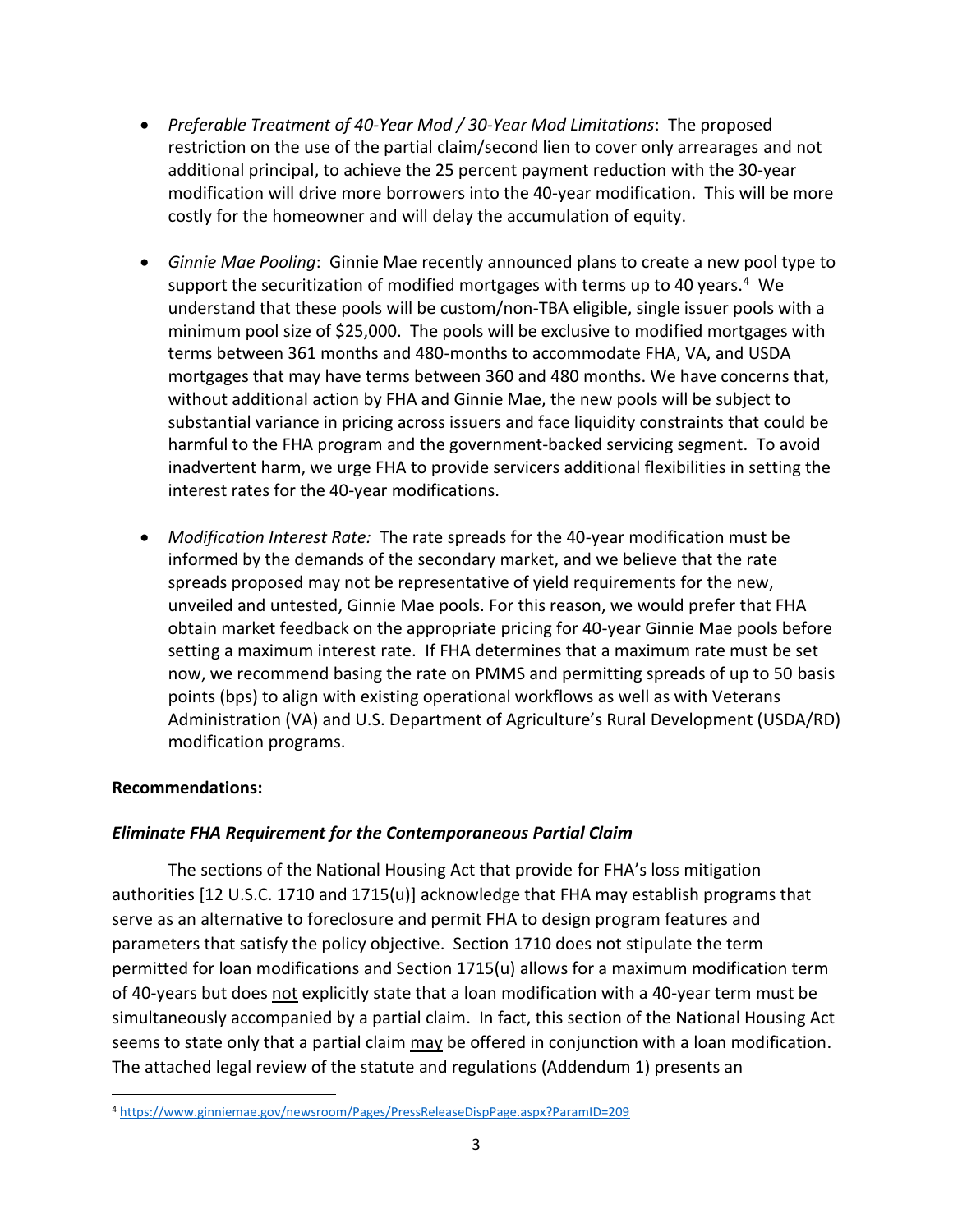interpretation of the relevant sections of the National Housing Act, to make the case that FHA is not required to combine the 40-year loan modification with the partial claim. Given that there is not statutory bar to offering a 40-year modification without a partial claim, FHA need only waive the existing regulation to introduce this program.

Of primary concern, the requirement to combine the 40-year loan modification with a new partial claim will render some customers ineligible. In fact, this segment of borrowers may be most in need of the payment relief afforded by a 40-year modification option. Therefore, as stated above, we believe FHA has the discretion to implement a 40-year modification without the concurrent use of a partial claim and that FHA's proposal would be more effective if this requirement were removed from the proposal.

### *If Combination Required, Permit Pre-existing Partial Claims to Satisfy Requirement*

If FHA determines that the agency benefits from binding the 40-year modification to a partial claim, despite the agency's statutory discretion under Sections 1710 and 1715u, we suggest that FHA consider accepting pre-existing partial claims to satisfy the requirement. With this approach, borrowers previously assisted by a partial claim who have exhausted the maximum available could receive the benefit of the longer-term modification without an additional subordinate lien.

It should be noted that some borrowers whose pre-existing partial claim accounted for either the statutory 30 percent maximum or the 25 percent cap announced under Mortgagee Letter 21-18, would not be eligible for the 40-year modification unless FHA were to accept the pre-existing partial claim to satisfy the requirement. Since borrowers who have defaulted on their payments multiple times are some of the most likely to benefit from the lower payments associated with the 40-year modification, denying them access to the 40-year modification would be an unfortunate policy outcome.

#### *Allow Incremental Adjustment to Modification Term*

While the proposed term extension to 40 years will reduce the borrower's monthly payment, there are negative consequences that some borrowers may want to avoid. Specifically, a 40-year loan product significantly slows the pace of equity accumulation and will result in larger interest expense over the life of the loan (see Addendum 2). To avoid or minimize this impact, FHA should allow for incremental extension of the term, calculated to achieve the target payment reduction.

#### *Reconsider New Limitations on 30-Year COVID Recovery Modification*

The existing 30-year COVID Recovery Modification utilizes the partial claim to cover both arrearages and some amount of the outstanding principal balance, if necessary, to achieve the target payment reduction of 25 percent. Most borrowers with extended forbearance can achieve the target payment reduction with these program features. Yet, for the 30-year COVID Recovery Mod, the proposal eliminates the use of the partial claim to defer principal and allows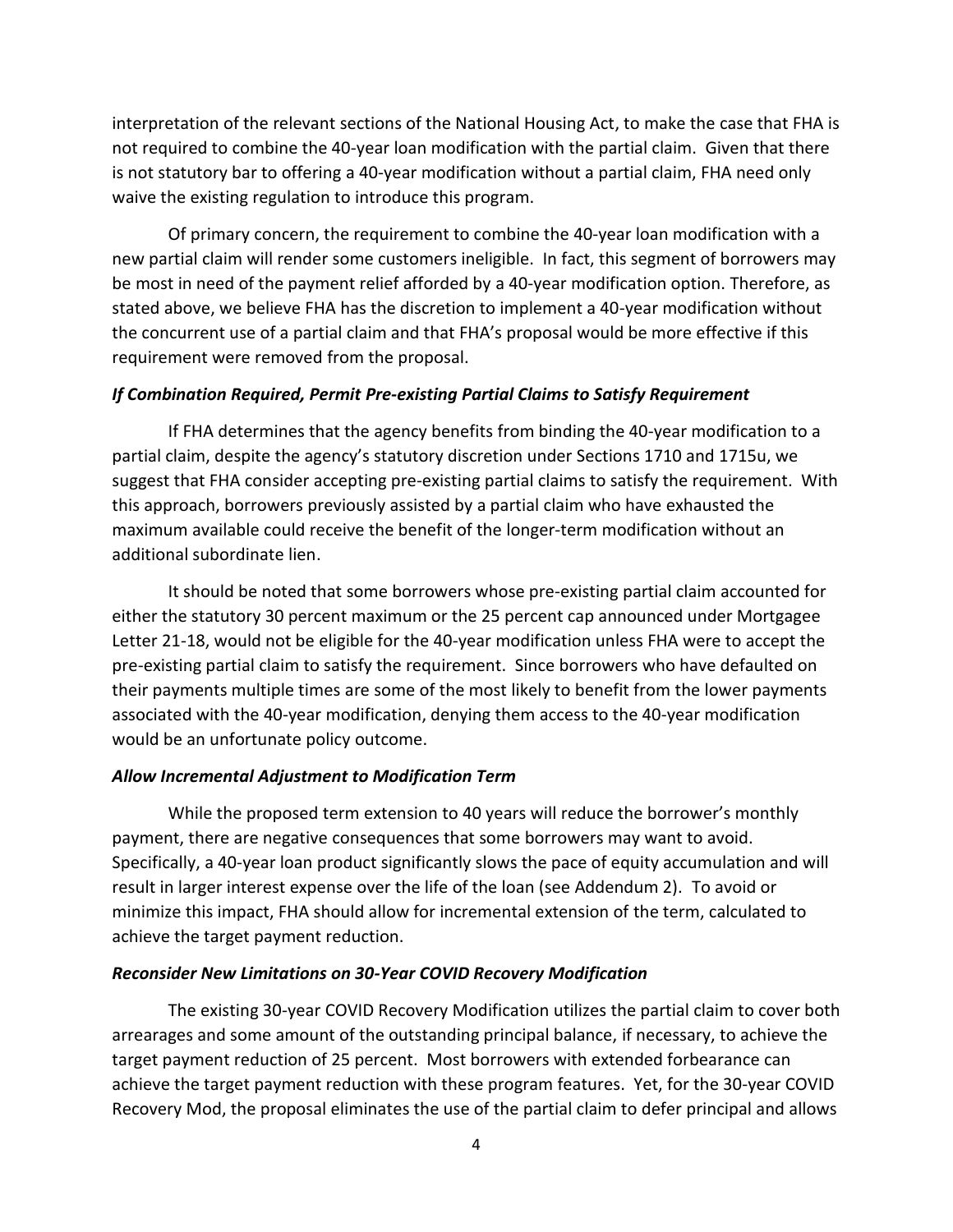only arrearages to be covered by the partial claim. This change will result in more borrowers receiving a 40-year modification to achieve the 25 percent payment reduction -- an outcome that will be more expensive and less advantageous from a wealth-building perspective (See Addendum 2), for most borrowers in COVID forbearance.

Further, we are concerned that this shift in the program availability will create communication issues and borrower confusion. For months now, servicers have repeatedly communicated the suite of loss mitigation options available to them upon forbearance exit. Significant changes in these options will result in increased consumer complaints and avoidable borrower confusion.

### *Assess Impact of Ginnie Mae Pooling Parameters*

A market for 40-year single family MBS does not exist currently, which makes it nearly impossible for servicers to determine with certainty the interest rate spreads for 40-year modifications that will not result in losses.

The 40-year loan modifications performed under GSE programs are held on the government-sponsored enterprise (GSE) balance sheets. Hence, the rates associated with those modifications cannot be relied on to illustrate the requirements from MBS investors to price the new Ginnie Mae 40-year pools at par or higher. FHA and FHA servicers must have a reliable, consistent market for the delivery of 40-year loans in order for this option to succeed. Our initial inquiries indicate that pricing for these theoretical pools would be anything but certain at this point.

The pricing for the new custom pools will be specific to each pool and influenced by factors that are known in their totality only after the modification rate is set. These factors can include: the characteristics of the mortgages in the pool, including the mix of VA/USDA/FHA loans in the pool and average terms; the total pool size; the identity of the issuer; the experience with or expectation regarding the coupon prepay rate of these new pools for that specific investor; and whether FHA 40-year mortgages will continue to be originated past the end date of the COVID loss mitigation options. Ginnie Mae's own press announcement acknowledges that the pricing for the pools will be individualized and subjective.<sup>5</sup> Moreover, the industry does not have the full suite of parameters governing Ginnie Mae's 40-year pools because the program has not been announced or implemented in an official manner.

Servicers cannot fully opine on FHA's program recommendation with so much uncertainty regarding the companion program from Ginnie Mae. To provide industry necessary assurances of the pricing and liquidity of the 40-year modifications, we request that FHA: 1) provide servicers with additional flexibilities in setting the applicable interest rate, as detailed below, and 2) work with Ginnie Mae to fully disclose the 40-year MBS program and the findings from any investor feedback obtained to date prior to adopting the 40-year option into its

<sup>5</sup> Acknowledging that "pool content and related issuer" will be the drivers of market value for these new pools.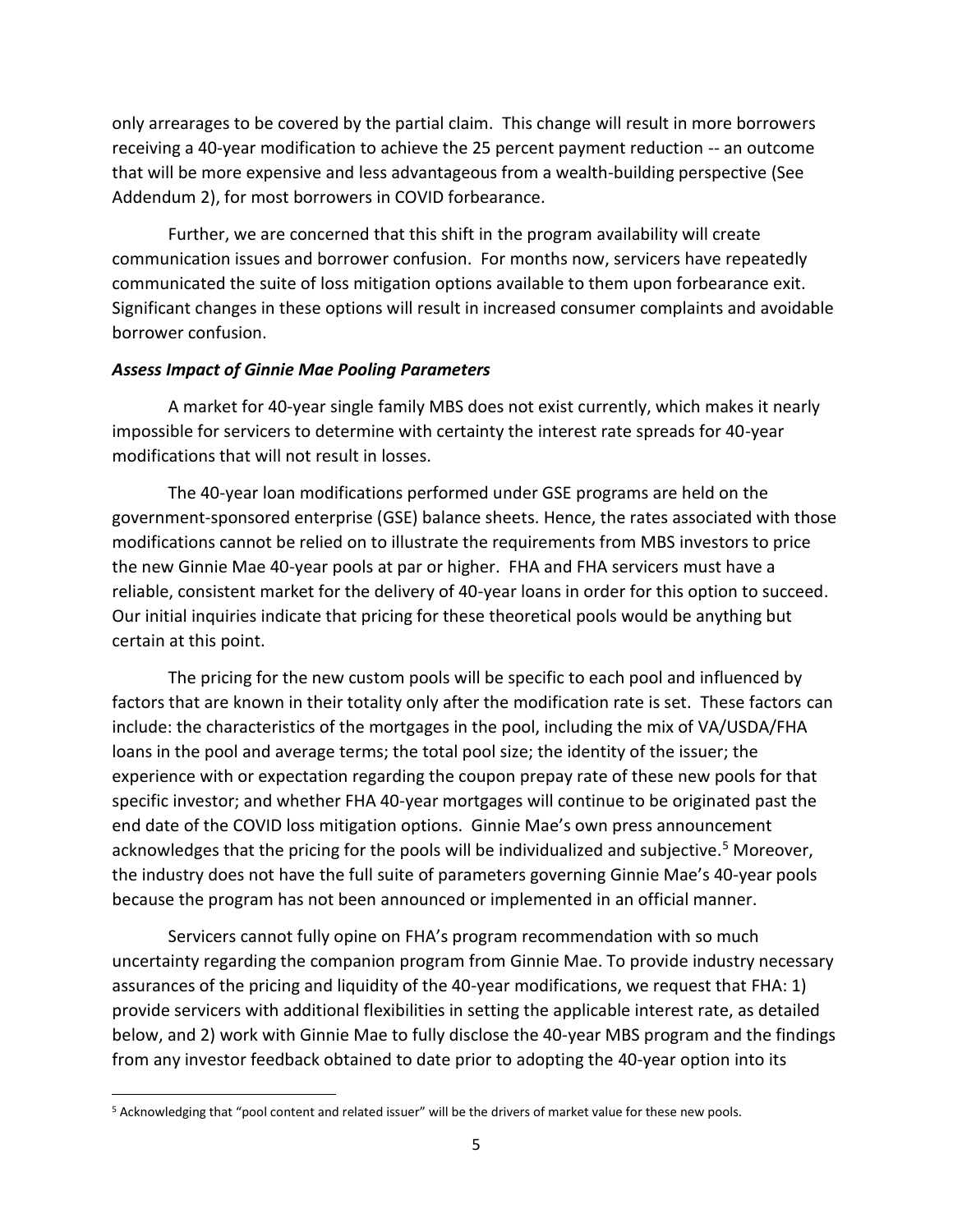waterfall. This would allow servicers the opportunity to provide further comment to FHA's proposal - only after fully digesting the Ginnie Mae program requirements.

## *Delay Setting Cap on Modification Interest Rate*

The FHA proposal requires the servicer to use the Freddie Mac modification rate, rounded to the nearest one-eighth of a point, with an additional margin of 25 bps. One problem with this approach is that the Freddie Mac (and Fannie Mae) modification rate methodology is not updated routinely and is not based on market fundamentals because the GSE modifications are not delivered back into the market. It is our understanding that the GSEs calculate a four-week average of the PMMS, compare it to the PMMS at that point in time, then add one-eighth of a point in cases where the PMMS is higher than the average, to ensure that the modification rate is greater than the PMMS. The fact that this index is updated infrequently (only four updates in calendar year 2020), irregularly, and manually makes it less appropriate for a program with market execution considerations. Further, the margin is inconsistent with the USDA and VA 40-year modification programs, which allow for a 50 bps spread to be added to the index.

HPC and MBA recommend that FHA work with issuers and investors to obtain market feedback on the appropriate pricing for 40-year Ginnie Mae pools before setting a maximum interest rate. However, if FHA determines that it must set a maximum now, it should be commensurate with the VA and USDA programs, given that these loans are intended to be pooled together in the new Ginnie Mae MBS, designed specifically for these products. VA reiterated that it permits a spread of 50 bps in their July 2021 Circular 26-21-13<sup>6</sup> and USDA stipulates that an additional 50 bps is permitted unless the agency publishes a Federal Register notice that sets other rules. The USDA's most recent COVID-19 Loss Mitigation guidance affirms this policy.<sup>7</sup>

This approach is likely not sufficient, however. As noted above, the bigger problem here is that the reference rate proposed by FHA is not established with the deliberate advice of capital market implications and MBS investor appetite. The rate on 40-year loan modifications performed under GSE programs is set without regard to immediate liquidity. The 40-year GSE loans are not sold on the open market, so pricing is not a guiding force behind the interest rate offered on the modifications. While this may work for Fannie Mae and Freddie Mac, who retain the modifications and do not deliver them into the capital markets, this is not the recipe for a sustainable market for this new Ginnie Mae MBS, which will impact hundreds of servicers and thousands of consumers in the coming months.

<sup>6</sup> Veterans Benefits Administration Circular 26-21-13 Department of Veterans Affairs July 23, 2021 Washington, DC 20420 COVID-19 Home Retention Waterfall and COVID-19 Refund Modification,

[https://www.benefits.va.gov/HOMELOANS/documents/circulars/26\\_21\\_13.pdf.](https://www.benefits.va.gov/HOMELOANS/documents/circulars/26_21_13.pdf)

<sup>7</sup> USDA job aid, COVID-19 Special Relief Measures; https://www.rd.usda.gov/resources/usda-linc-training-resource-library/loanservicing.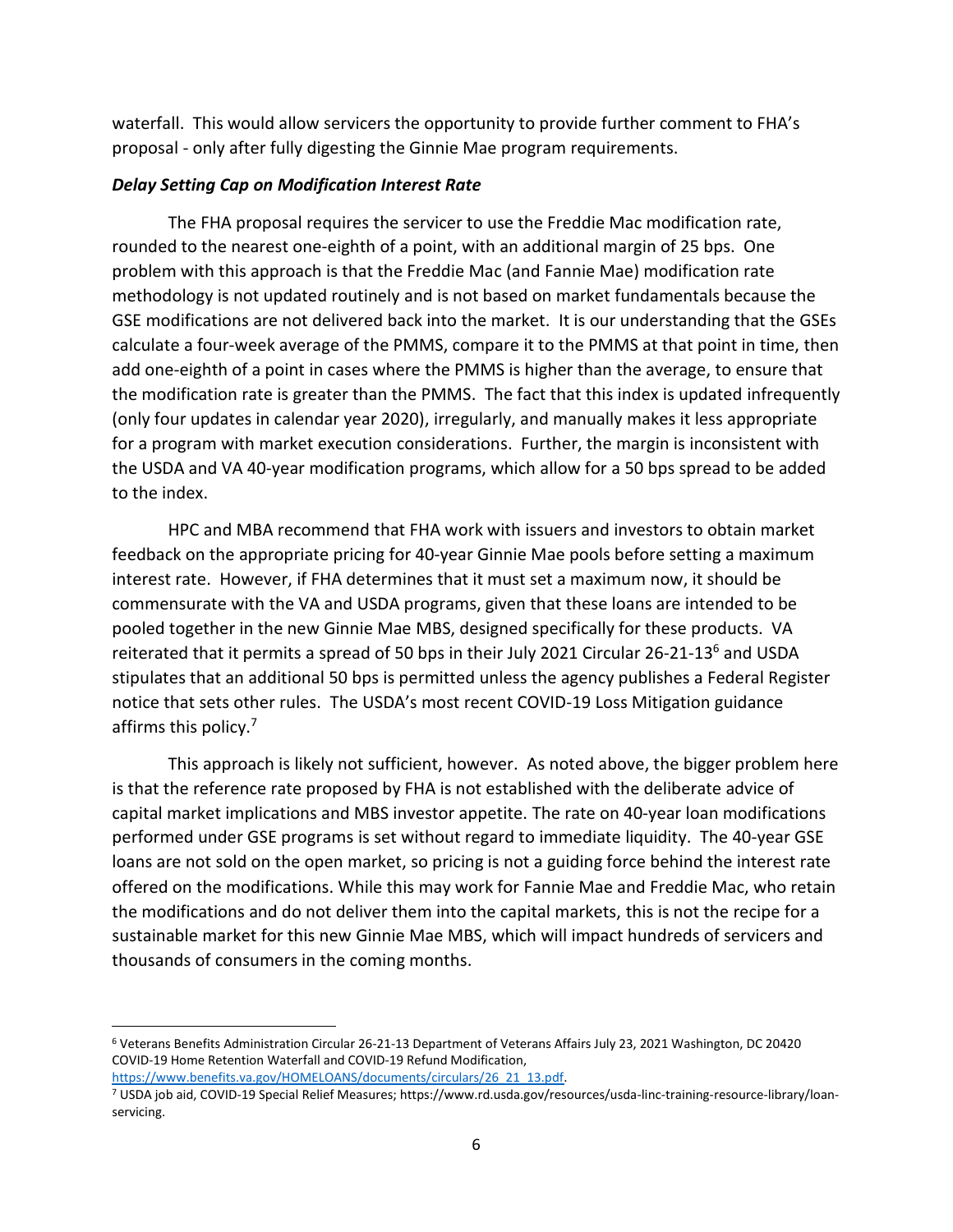FHA and Ginnie Mae should be engaging with investors on the appropriate interest rate for 40-year modifications before deciding on an arbitrary rate that could have, if not carefully considered, a reverberating impact on FHA servicers and the FHA program. Market discipline must dictate the interest rate to minimize secondary marketing risk.

#### **Conclusion:**

Our organizations have been generally supportive of the addition of a 40-year loan modification to the suite of loss mitigation programs offered by FHA. To ensure this modification option is successful for borrowers and servicers alike, this letter sets forth our recommendations to address concerns with (1) the timing of the introduction of this program, (2) the proposed program rules and uncertainties, and (3) the potential negative consequences for FHA customers. We would welcome the opportunity to discuss these issues with you. Should you have any questions or an interest in meeting with us, please do not hesitate to contact Matt Douglas, HPC VP for Mortgage Policy at 202-589-1924 and Sara Singhas, MBA Director of Loan Servicing at 202-557-2826.

Sincerely,

Mayot & Bran

**Meg Burns Executive Vice President Housing Policy Council** 

Pete Mills, **Senior Vice President Residential Policy and Member Services Mortgage Bankers Association**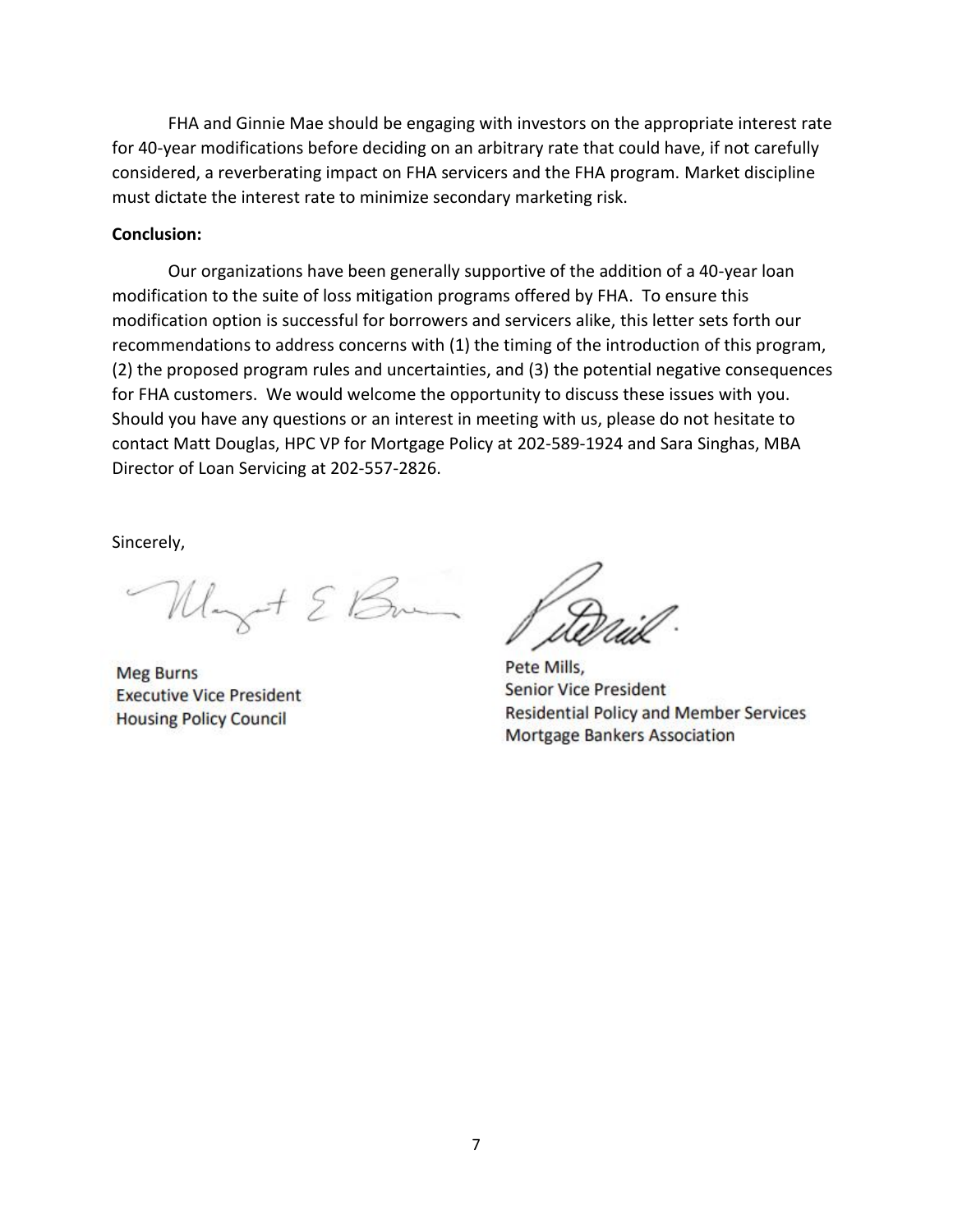# **Review of Relevant Sections of the National Housing Act**

The National Housing Act should be interpreted to permit HUD to insure an FHA loan that has been modified to extend the term of the mortgage to 40 years from the date of the modification, regardless of whether such modification is accompanied by a partial claim.

As an initial matter, we recognize that HUD's statutory authority to insure a mortgage under the FHA program is limited to a 30-year mortgage. See 12 U.S.C.  $\S$  1709(b)(3). That limitation, however, presumably applies only to the mortgage term at the time of initial endorsement for insurance. The National Housing Act provides HUD with separate statutory authority to modify insured mortgages, and that authority broadly references the ability to provide loan modification, without any limitation on the term of a modified mortgage. See 121 U.S.C. § 1715u(a).

In implementing this authority, HUD's existing regulations authorize the modification of FHAinsured loans to a term not to exceed 30 years from the time of the modification. See 24 C.F.R. § 203.616. This language demonstrates that the cumulative term of a modified mortgage may exceed 30 years from the date of FHA insurance endorsement. For example, if a borrower defaulted in the third year of a loan and received an approved modification with a new 30-year term, the cumulative term of the loan would be 33 years. HUD would have no authority to permit such a change if the cumulative term upon modification cannot exceed 30 years from the FHA insurance endorsement date. Indeed, if the 30-year limitation applied to both the initial and modified loan terms, no modified mortgage could have an extended term, unless it were modified on the day it was made, which would produce an absurd result. Section 1710 of the National Housing Act supports this interpretation, as that provision of the statute authorizes HUD to establish terms and conditions upon which a mortgagee can provide for a modification of the terms of the loan over the remaining term of the mortgage or over a longer period of time set forth by guidelines prescribed by HUD. See 12 U.S.C. § 1710(a)(6)(B). This provision does not set forth any limitation to the time period by which HUD can authorize servicers to extend a loan term via such modification.

Additionally, Congress itself acknowledged, through its amendments to the National Housing Act through the Helping Families Save their Homes Act ("HFSHA"), that HUD has the authority to modify a loan for a term that exceeds 30 years from the FHA insurance endorsement date. Specifically, the provisions of that legislation gave HUD the authority to extend a modification term to 40 years under certain circumstances.

While we agree with HUD's interpretation that the statutory authority provided to HUD under the HFSHA provides HUD the authority to, through the issuance of a Mortgagee Letter, establish a 40-year Loan Modification in combination with a Partial Claim, we do not think this provision limits HUD's authority to providing a 40-year modification only in combination with a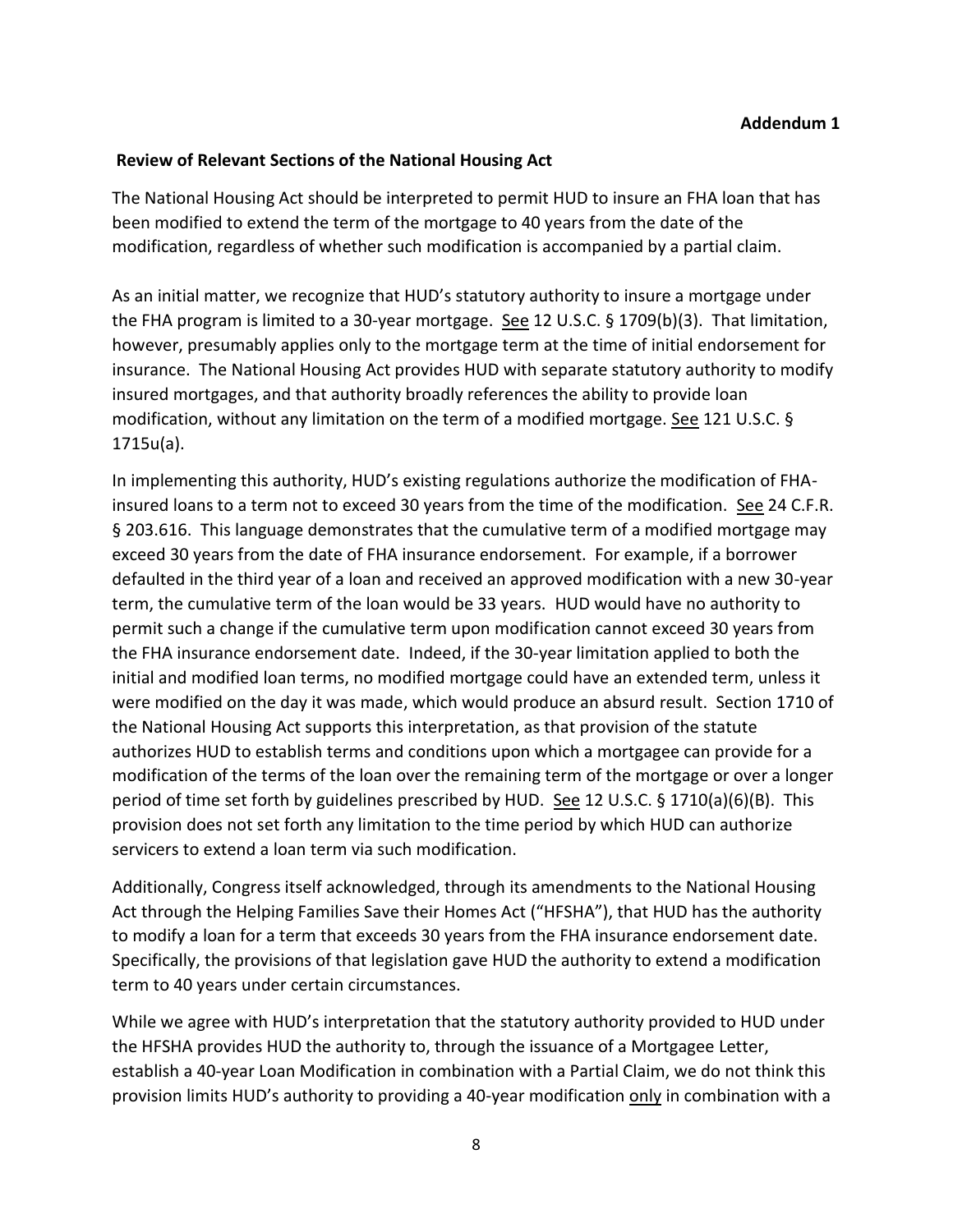Partial Claim. The National Housing Act, as amended by the HFSHA, gives HUD broad authority to exercise its discretion to develop a partial claim program subject to certain explicit limitations on the exercise of this discretion. One limitation is that any loan modification offered in connection with a partial claim may not have a term in excess of 40 years. The reference to a 40-year modification is not an explicit authorization to enter into 40-year modifications generally, but rather is a limitation of HUD discretion to set the terms of a partial claim program. Thus, provided that HUD offers the 40-year loan modification as part of a partial claim program, the modification would fit within the National Housing Act's existing authority, even if such loan modification were offered as a "stand-alone" option within that program – much like the stand-alone modification available in the existing loss mitigation waterfall.

In the alternative, HUD has authority to waive the 30-year term limit for FHA loan modifications currently set forth in Section 203.616 of the applicable FHA regulations based on the COVID-19 national emergency, much like it did in connection with the regulation regarding the face-toface interview requirement for delinquent borrowers set forth in Section 203.604. Waiving the regulatory limitation of a 30-year modification term also would further HUD's mission to minimize losses to the Mutual Mortgage Insurance Fund ("MMIF") (see 12 USC §§ 1708(a)(3), 1709(r)) and the operational goal of the MMIF to meet the housing needs of the borrowers that the program is designed to reach (see id. § 1708(a)(7)(B)).